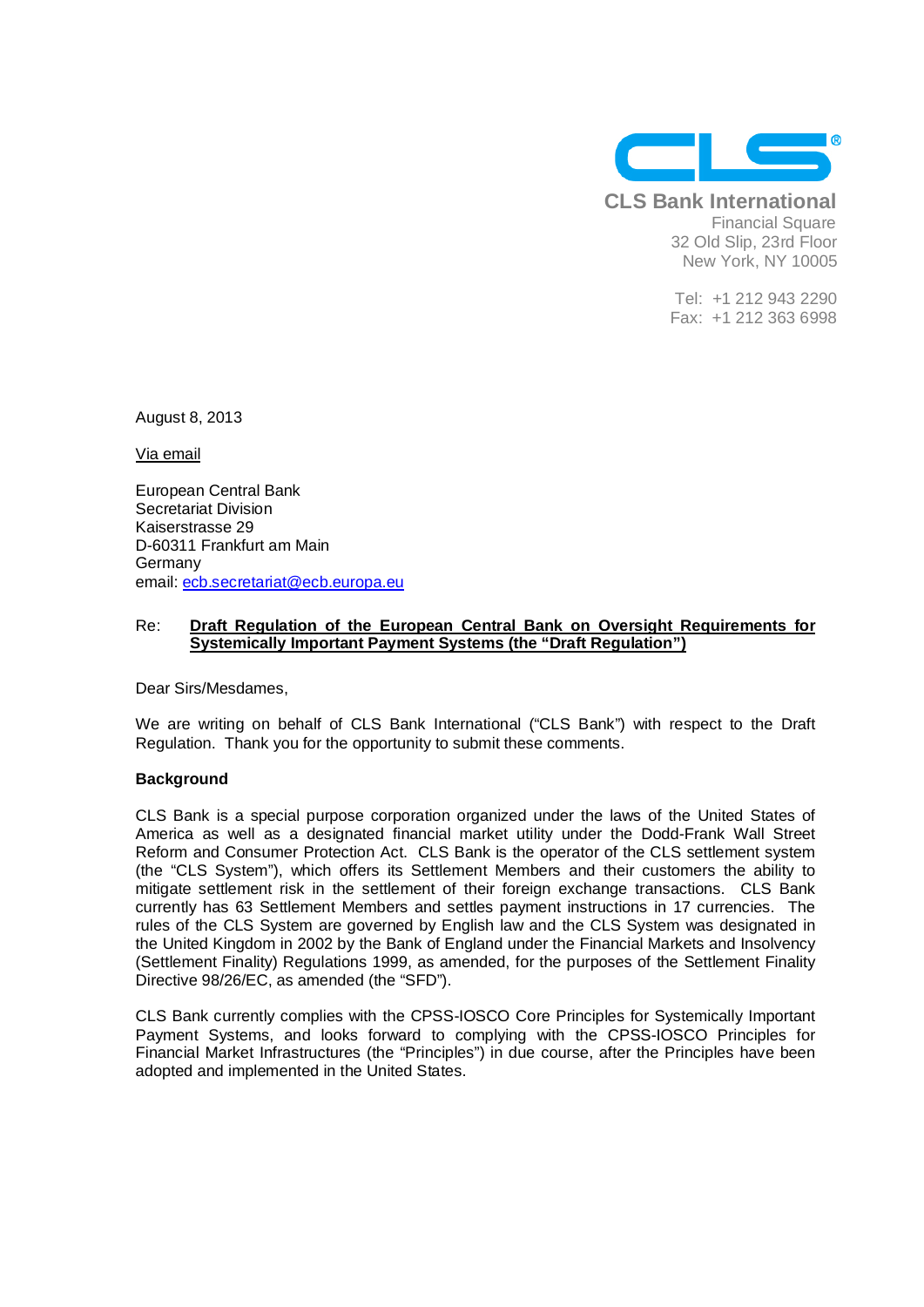

## **General Comments**

CLS Bank fully supports the implementation of the Principles in all jurisdictions, and recognizes the need for oversight of systemically important payment systems. As the European Central Bank (the "ECB") is aware, in light of the importance of the CLS System to the international financial community, pursuant to a "Protocol for the Cooperative Oversight Arrangement of CLS." CLS Bank is subject to cooperative oversight and regularly provides detailed information regarding the CLS System to participating central banks, including the ECB.

CLS Bank also supports the apparent intent of the ECB, reflected in the Draft Regulation, to limit the application of the Draft Regulation to certain systemically important payment systems that are subject to primary oversight by the Eurosystem central banks. CLS Bank notes that the Draft Regulation only applies to a systemically important payment system if (a) it is eligible to be notified as a system pursuant to the  $SFD<sup>1</sup>$  by a Member State whose currency is the euro or its operator is established in the euro area (emphasis added) and (b) at least two of the four factors listed in Article 1(3) of the Draft Regulation occur over a calendar year. However, for the sake of clarity, CLS Bank proposes certain technical amendments, described in greater detail below.

## **Proposed Technical Amendment to "established in the euro area"**

CLS Bank acknowledges that each systemically important payment system, such as the CLS System, must comply with the Principles, as implemented by the applicable regulatory authority in the system's primary jurisdiction (e.g., as stated above, CLS Bank will comply with the Principles when they are implemented in the United States, subject to oversight by its primary regulator, in addition to agreed upon cooperative oversight).

As a result of specific policy considerations in various jurisdictions, the actual implementation of the Principles in these jurisdictions may vary significantly (in the same manner that the implementation of EU Directives often varies). While this is generally not an issue, for the sake of efficiency and clarity, it must be clear that each systemically important payment system need only comply with the Principles as implemented in its head or home office jurisdiction, and must not be subject to potentially varying or even conflicting requirements.

While the use of the phrase "established in" is commonly used in recent EU legislation as the basis for the application of requirements<sup>2</sup>, it is not clearly defined, potentially resulting in confusion with respect to the applicability of such requirements. For example, if at some point in

 $\overline{a}$ 1 We note that Article 2(a) of the SFD currently provides that a system must be "notified to the Commission by the Member State whose law is applicable, after that Member State is satisfied as to the adequacy of the rules of the system." However, Article 10(1) of the SFD, which has been amended in this respect, requires Member States to notify systems to ESMA, and not to the Commission. We believe that a corresponding amendment should have been made to Article 2(a) of the SFD and CLS Bank will submit this comment to the European Commission later this year, in addition to other comments it plans to submit relating to the SFD.

 $\overline{2}$  See, for example, Regulation (EU) No 648/2012 of 4 July 2012 on OTC derivatives, central counterparties and trade repositories ("EMIR"), where this phrase is used to define "non-financial counterparties" and also to reference the application of EMIR obligations to central counterparties.